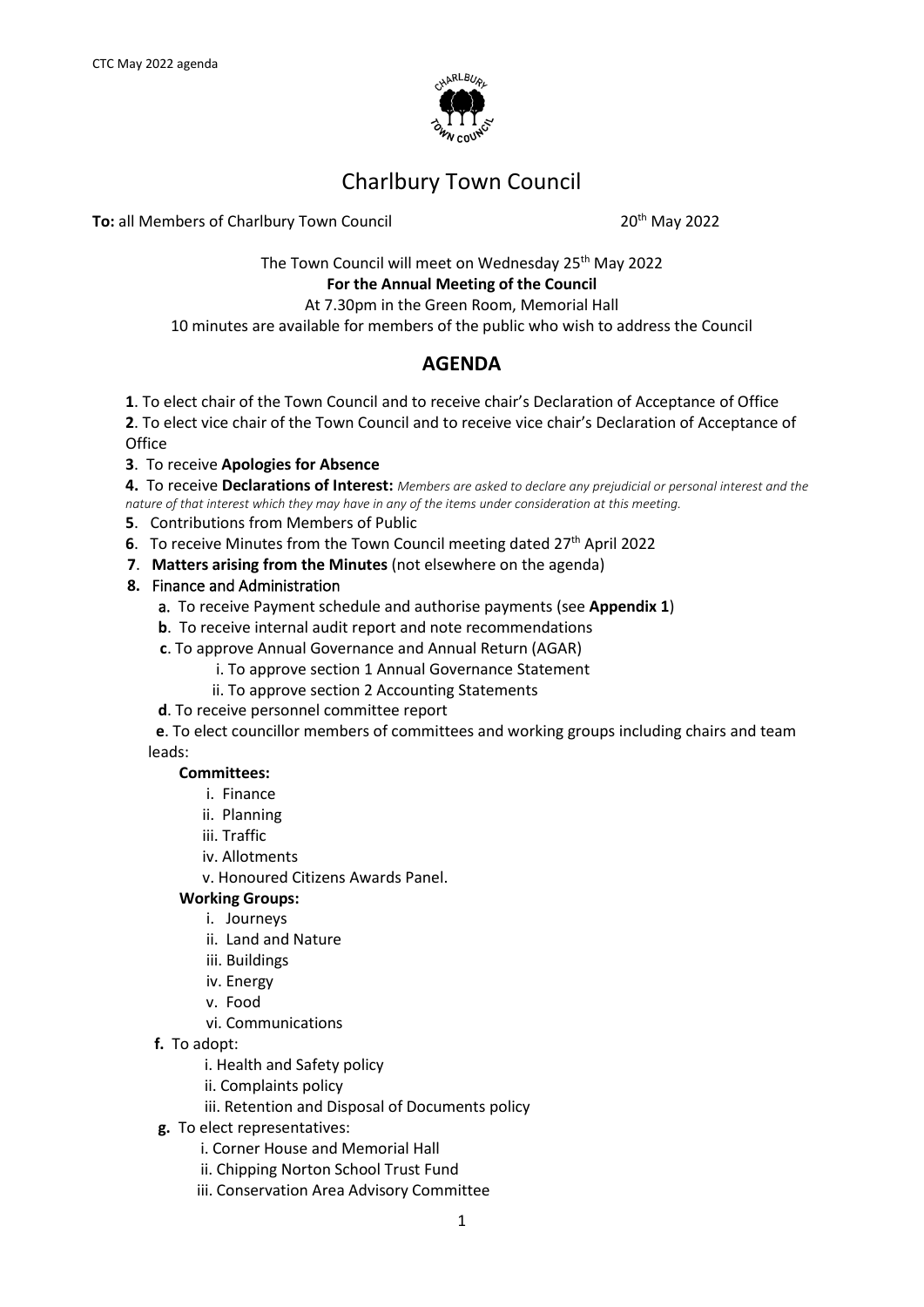

- iv. Day Centre Representative
- v. Wigwell Friends
- vi. Centenary Woodland
- vii. Nine Acres Management Committee
- viii. Street Fair Committee
- ix. Parish Transport Representative
- **h**. To resolve councillor portfolios:
	- i. Town cemetery
	- ii. Mill Field
	- iii. Ticknell Piece playground and skate park
	- iv. Town maintenance
- **i.** To authorise due payments which arise on a regular basis as the result of a continuing contract, statutory duty, or obligation (such as but not exclusively) Salaries, PAYE and NI and regular maintenance contracts (see **Appendix 2** for list)
- **j**. To review bank mandate
- **k.** To review Town Council insurance policy
- **l**. To note receipt of two grants
- **9**. To receive Correspondence (see **Appendix 3**)

### **10**. **Planning**

- **a.** To consider planning applications (see **Appendix 4)**
- **11**. **Communications**

### **a. County Councillors' report**

- **b. District Councillors' report**
- **c.** To consider quote for printing new map onto an aluminium backing
- **d**. To receive report from Internal Communications Working Group

### **12. Community**

- **a**. Women's Tour of Britain Cycle Race
- **b.** To consider Town Council support for Ukrainian refugees
- **c**. To approve cost to add Honoured Citizen 2022 to the Honours board
- **d**. Access to Green spaces

### **13. Amenities**

- **a. Nine Acres** 
	- **i**. To consider installation of recycling bin
- **b**. **Football and Social Club (FSC)**
	- **i.** To appoint a solicitor to draw up a lease between the Town Council and FSC
- **c**. **Cemetery**
	- **i.** To review burial and memorial fees from May 2022

**d**. To approve extra cost of accompanied ROSPA inspections for Ticknell Piece playground and skate park

### **14. Town Maintenance**

- **a.** Graffiti
- **b.** Repair to railings on Nine Acres Lane
- **15. Traffic**
	- **a**. Update on dragons' teeth
	- **b. Journeys**
		- **i**. To receive report on e-bike

All meetings are open to the public

Clerk to the Council Lisa Wilkinson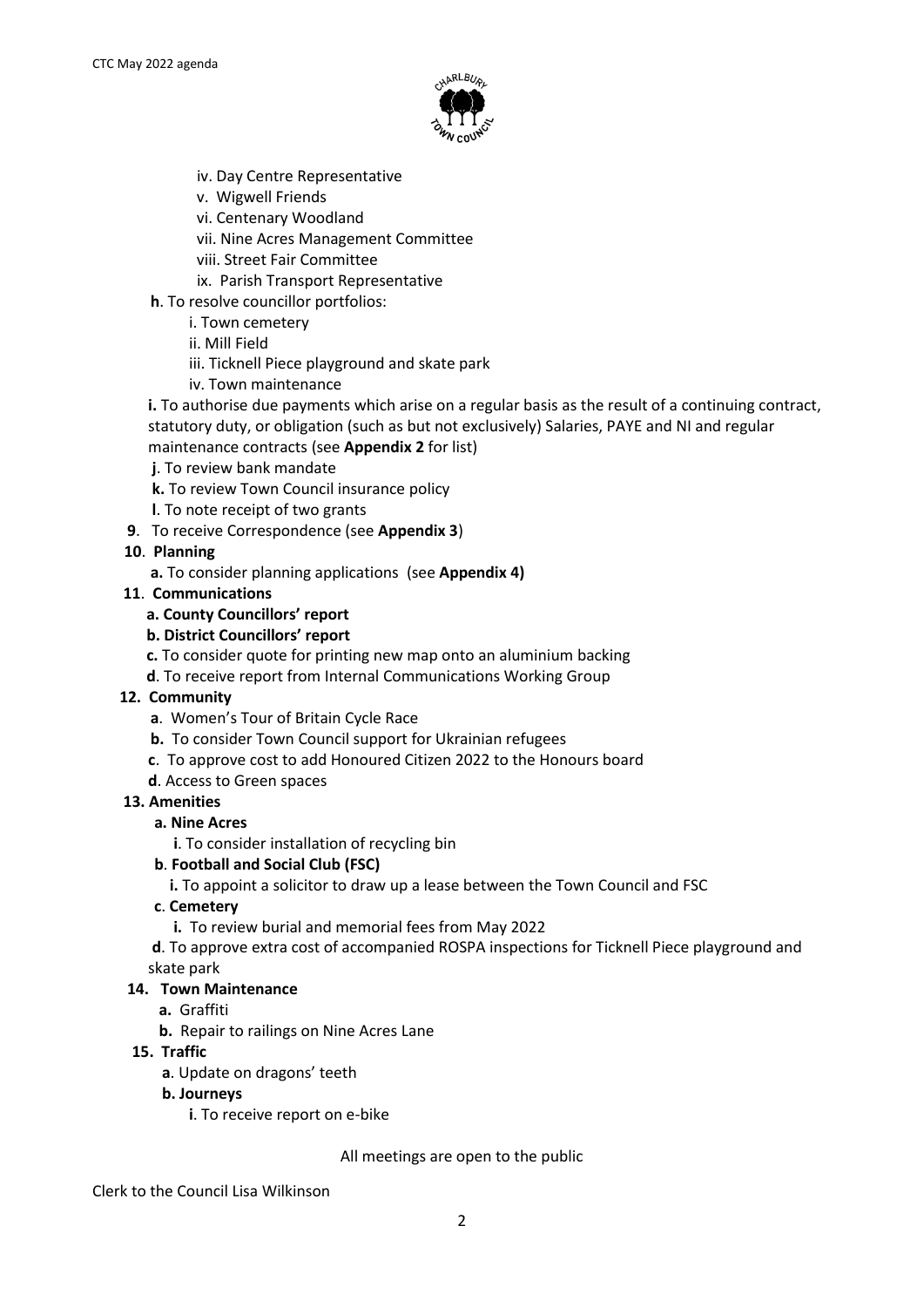

### **Appendix 1**

### **Payment Schedule**

| Payments received:<br>а. |
|--------------------------|
|--------------------------|

| Allotment tenants                          | Allotment rents                             | £185.00   |
|--------------------------------------------|---------------------------------------------|-----------|
| A.L. Sole Funeral Directors                | Memorial fees                               | £150.00   |
| Co-operative Funeral Directors             | Interment fees                              | £410.00   |
| <b>HMRC</b>                                | VAT reclaim November 2021-March 2022        | £2168.32  |
| b. Accounts for authorisation and payment: |                                             |           |
| Lisa Wilkinson                             | Clerk's May salary                          | £1386.38  |
|                                            | Clerk's allowance                           | £26.00    |
|                                            | Expenses                                    | £29.00    |
|                                            | Total                                       | £1441.38  |
| <b>Nest</b>                                | Clerk's pension                             | £80.39    |
| Little Wild Things                         | Willow craft resources (Big Lunch activity) | £50.00    |
| OALC                                       | Councillor training                         | £66.00    |
| Charlbury Corner House Management          | May 2022 room hire                          | £60.00    |
| Committee                                  |                                             |           |
| <b>OCC</b>                                 | Traffic Regulation Order                    | £3320.00  |
| Michael Oliver                             | Hedge & grass cutting at Nine Acres         | £420.00   |
| <b>Viking Direct</b>                       | Stationery                                  | £63.31    |
| Cotswold Landscaping                       | Grass cutting/town maintenance              | £3,878.62 |
| Vistaprint (Repay Gary Harrison)           | Big Lunch banner                            | £85.38    |
| Rob Jackson                                | Mill Field grass cut                        | £200.00   |
| <b>Witney Signs</b>                        | Replacement sign at skate park              | £225.14   |

### **c. Charlbury Town Council bank balances**

| To 30 <sup>th</sup> April 2022     |            |
|------------------------------------|------------|
| Unity Trust Current Account        | £7,284.70  |
| Unity Trust Instant Access Account | fΩ         |
| <b>Barclays Current Account</b>    | £77,255.11 |
| Barclays Premium Account           | fΩ         |

### **Appendix 2**

### **List of payments as a result of a continuing contract:**

i. Clerk's salary & expenses ii. BT (until November) iii. ID mobile sim card iv. Cotswold Landscaping v. Grass cutting contractors vi. Castle Water – allotment & cemetery water bills vii. PWLB loan repayments viii. WODC – litter/dog bin emptying ix. Meeting room hire x. Training for clerk/councillors (within training budget)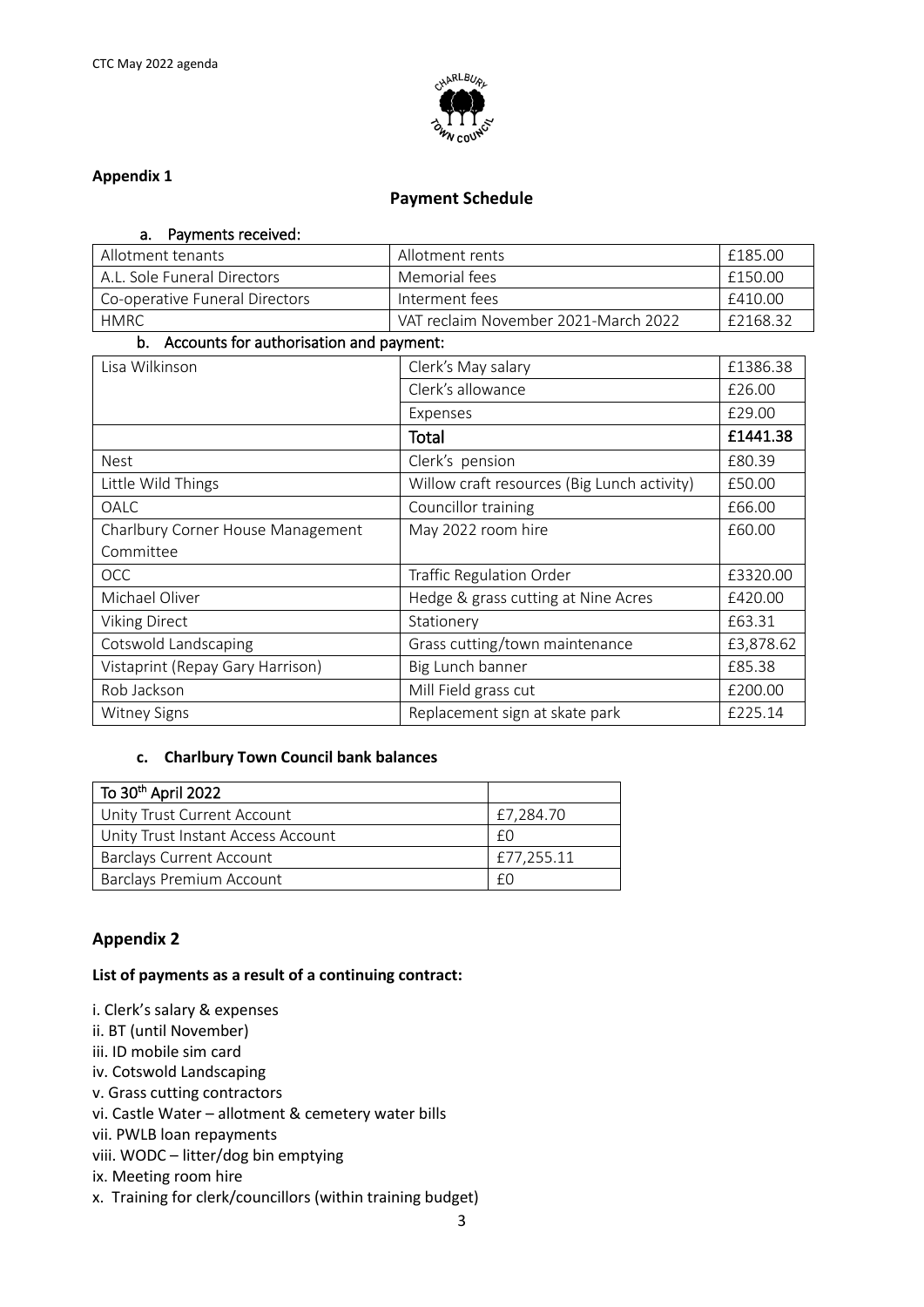

# **Appendix 3**

### **Correspondence**

| Date received | Sender              | Topic                                                 |
|---------------|---------------------|-------------------------------------------------------|
|               | Contributors to APM | Feedback on APM                                       |
| 7/5/2022      | Jim Holah           | Annual tidying & returfing at Enstone Road crossroads |
| 9/5/22        | Jim Holah           | Request to refurbish bus shelter                      |
|               | Maryann Robertson   | Land at Narrow Lane/Marlborough Place                 |

# **Appendix 4**

## **Planning applications received:**

| Ref no:      | <b>Address:</b>         | Proposal:                                                          |
|--------------|-------------------------|--------------------------------------------------------------------|
| 22/01168/HHD | 2A The Slade, Charlbury | Remove existing conservatory & construct new single storey rear    |
|              |                         | extension. Conversion of existing garages into habitable rooms,    |
|              |                         | internal alterations and coloured render applied to existing       |
|              |                         | external walls                                                     |
| 22/01175/HHD | Stable Cottage, 2 Hixet | Erection of two first floor extensions and a small lean-to ground  |
|              | Wood, Charlbury         | floor extension                                                    |
| 22/01123/HHD | Stonewalls, Sturt Rd,   | Alterations and single storey extension to existing garden room to |
|              | Charlbury               | create a studio                                                    |

### **Planning Outstanding:**

| Ref no:                    | <b>Address:</b>         | Proposal:                                             | <b>TC Decision</b> |
|----------------------------|-------------------------|-------------------------------------------------------|--------------------|
| 22/00500/FUL               | Harebell Cottage,       | Installation of a sub-surface electric vehicle charge | No objection       |
|                            | Church St, Charlbury    | point in the public footway outside the property      |                    |
| 22/00874/LBC               | Kerby Cottage, Sheep    | Construction of single storey rear extension.         | No objection       |
|                            | Street, Charlbury       | Replace 3 windows with slimline double-glazed         |                    |
|                            |                         | units                                                 |                    |
| 21/03837/FUL               | Green Bank, Dyers Hill, | Demolition of existing dwelling and erection of a     | Object             |
|                            | Charlbury               | replacement dwelling with associated car parking      |                    |
|                            |                         | and landscaping                                       |                    |
| 21/03936/FUL               | Whistler, Fawler Rd,    | Demolition of existing stables. Erection of self-     | Comment            |
|                            | Charlbury               | contained unit ancillary to the existing dwelling     |                    |
| 21/02720/HHD               | The Willows, Church     | Restoration, including raising of roof height, of     | No objection       |
| 21/02736/LBC               | Lane                    | outbuilding to form workshop.                         |                    |
| 21/02973/S73               | 1 The Police House,     | Variation of conditions 3, 4, 5 and 13 of planning    | Object             |
|                            | Hixet Wood              | permission 17/00889/FUL to allow changes in           |                    |
|                            |                         | materials relating to external walls, roofs, windows  |                    |
|                            |                         | and driveways/parking bays.                           |                    |
| 21/03058/HHD               | 2 Marlborough           | Restoration and refurbishment of existing             | No objection       |
|                            | Cottages, Park St       | outbuilding to provide habitable accommodation        |                    |
| 22/00461/HHD               | 18 Sandford Park,       | Erection of ground floor and lower floor extensions   | Object             |
|                            | Charlbury               | (with undercroft area) and a detached garage with     |                    |
|                            |                         | associated works (part retrospective)                 |                    |
| <b>Planning Decisions:</b> |                         |                                                       |                    |

| Ref no:      | <b>Address:</b>          | Proposal:                                      | <b>Decision</b> |
|--------------|--------------------------|------------------------------------------------|-----------------|
| 22/00322/HHD | The Old Farmhouse, The   | To increase the height of part of the existing | $TC - Object$   |
|              | Playing Close, Charlbury | trellis fencing                                | WODC - Refused  |
| 21/04071/HHD | Lee Place Cottage, Hixet | Single storey side and rear extensions         | $TC - Object$   |
|              | Wood                     |                                                | WODC - Approved |